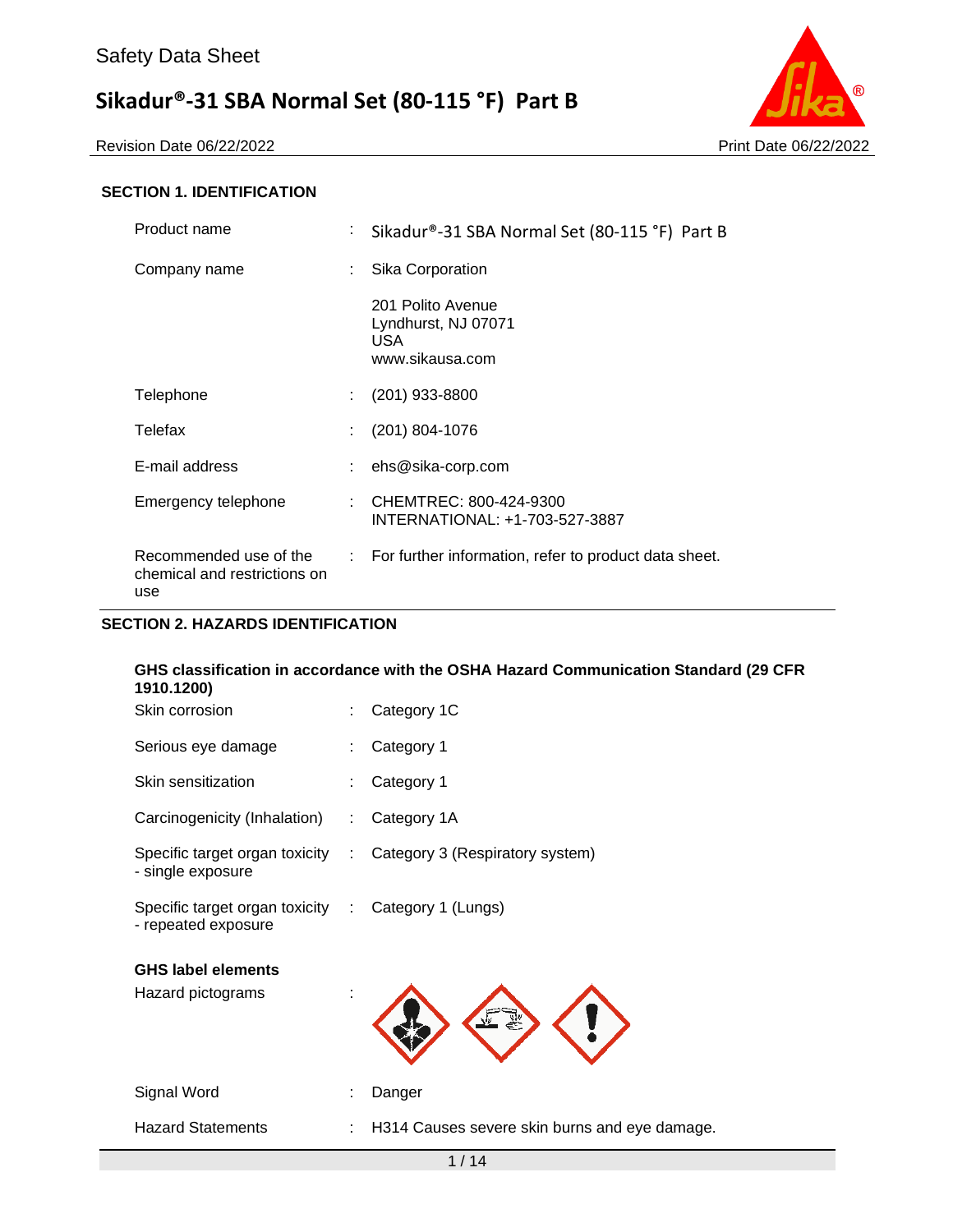

| <b>Precautionary Statements</b><br>÷<br><b>Prevention:</b><br>P201 Obtain special instructions before use.<br>P202 Do not handle until all safety precautions have been read<br>and understood.<br>P260 Do not breathe mist or vapors.<br>P264 Wash skin thoroughly after handling.<br>P270 Do not eat, drink or smoke when using this product.<br>P271 Use only outdoors or in a well-ventilated area.<br>P272 Contaminated work clothing must not be allowed out of<br>the workplace.<br>P280 Wear protective gloves/ protective clothing/ eye protection/<br>face protection.<br><b>Response:</b><br>P301 + P330 + P331 IF SWALLOWED: Rinse mouth, Do NOT<br>induce vomiting.<br>P303 + P361 + P353 IF ON SKIN (or hair): Take off immediately<br>all contaminated clothing. Rinse skin with water/ shower.<br>P304 + P340 + P310 IF INHALED: Remove person to fresh air<br>and keep comfortable for breathing. Immediately call a POISON<br>CENTER/doctor.<br>P305 + P351 + P338 + P310 IF IN EYES: Rinse cautiously with<br>water for several minutes. Remove contact lenses, if present<br>and easy to do. Continue rinsing. Immediately call a POISON<br>CENTER/doctor.<br>P308 + P313 IF exposed or concerned: Get medical advice/<br>attention.<br>P333 + P313 If skin irritation or rash occurs: Get medical advice/<br>attention.<br>P362 + P364 Take off contaminated clothing and wash it before<br>reuse.<br>Storage:<br>P403 + P233 Store in a well-ventilated place. Keep container<br>tightly closed.<br>P405 Store locked up.<br>Disposal:<br>P501 Dispose of contents/ container to an approved waste dis-<br>posal plant.<br><b>Additional Labeling</b><br>There are no ingredients with unknown acute toxicity used in a mixture at a concentration >= 1%. | H317 May cause an allergic skin reaction.<br>H335 May cause respiratory irritation.<br>H350 May cause cancer by inhalation.<br>H372 Causes damage to organs (Lungs) through prolonged or<br>repeated exposure. |  |  |  |
|---------------------------------------------------------------------------------------------------------------------------------------------------------------------------------------------------------------------------------------------------------------------------------------------------------------------------------------------------------------------------------------------------------------------------------------------------------------------------------------------------------------------------------------------------------------------------------------------------------------------------------------------------------------------------------------------------------------------------------------------------------------------------------------------------------------------------------------------------------------------------------------------------------------------------------------------------------------------------------------------------------------------------------------------------------------------------------------------------------------------------------------------------------------------------------------------------------------------------------------------------------------------------------------------------------------------------------------------------------------------------------------------------------------------------------------------------------------------------------------------------------------------------------------------------------------------------------------------------------------------------------------------------------------------------------------------------------------------------------------------------------------------------------|----------------------------------------------------------------------------------------------------------------------------------------------------------------------------------------------------------------|--|--|--|
|                                                                                                                                                                                                                                                                                                                                                                                                                                                                                                                                                                                                                                                                                                                                                                                                                                                                                                                                                                                                                                                                                                                                                                                                                                                                                                                                                                                                                                                                                                                                                                                                                                                                                                                                                                                 |                                                                                                                                                                                                                |  |  |  |
|                                                                                                                                                                                                                                                                                                                                                                                                                                                                                                                                                                                                                                                                                                                                                                                                                                                                                                                                                                                                                                                                                                                                                                                                                                                                                                                                                                                                                                                                                                                                                                                                                                                                                                                                                                                 |                                                                                                                                                                                                                |  |  |  |
|                                                                                                                                                                                                                                                                                                                                                                                                                                                                                                                                                                                                                                                                                                                                                                                                                                                                                                                                                                                                                                                                                                                                                                                                                                                                                                                                                                                                                                                                                                                                                                                                                                                                                                                                                                                 |                                                                                                                                                                                                                |  |  |  |
|                                                                                                                                                                                                                                                                                                                                                                                                                                                                                                                                                                                                                                                                                                                                                                                                                                                                                                                                                                                                                                                                                                                                                                                                                                                                                                                                                                                                                                                                                                                                                                                                                                                                                                                                                                                 |                                                                                                                                                                                                                |  |  |  |
|                                                                                                                                                                                                                                                                                                                                                                                                                                                                                                                                                                                                                                                                                                                                                                                                                                                                                                                                                                                                                                                                                                                                                                                                                                                                                                                                                                                                                                                                                                                                                                                                                                                                                                                                                                                 |                                                                                                                                                                                                                |  |  |  |
|                                                                                                                                                                                                                                                                                                                                                                                                                                                                                                                                                                                                                                                                                                                                                                                                                                                                                                                                                                                                                                                                                                                                                                                                                                                                                                                                                                                                                                                                                                                                                                                                                                                                                                                                                                                 |                                                                                                                                                                                                                |  |  |  |
|                                                                                                                                                                                                                                                                                                                                                                                                                                                                                                                                                                                                                                                                                                                                                                                                                                                                                                                                                                                                                                                                                                                                                                                                                                                                                                                                                                                                                                                                                                                                                                                                                                                                                                                                                                                 |                                                                                                                                                                                                                |  |  |  |
|                                                                                                                                                                                                                                                                                                                                                                                                                                                                                                                                                                                                                                                                                                                                                                                                                                                                                                                                                                                                                                                                                                                                                                                                                                                                                                                                                                                                                                                                                                                                                                                                                                                                                                                                                                                 |                                                                                                                                                                                                                |  |  |  |
|                                                                                                                                                                                                                                                                                                                                                                                                                                                                                                                                                                                                                                                                                                                                                                                                                                                                                                                                                                                                                                                                                                                                                                                                                                                                                                                                                                                                                                                                                                                                                                                                                                                                                                                                                                                 |                                                                                                                                                                                                                |  |  |  |
|                                                                                                                                                                                                                                                                                                                                                                                                                                                                                                                                                                                                                                                                                                                                                                                                                                                                                                                                                                                                                                                                                                                                                                                                                                                                                                                                                                                                                                                                                                                                                                                                                                                                                                                                                                                 |                                                                                                                                                                                                                |  |  |  |
|                                                                                                                                                                                                                                                                                                                                                                                                                                                                                                                                                                                                                                                                                                                                                                                                                                                                                                                                                                                                                                                                                                                                                                                                                                                                                                                                                                                                                                                                                                                                                                                                                                                                                                                                                                                 |                                                                                                                                                                                                                |  |  |  |

#### **Other hazards**

Intentional misuse by deliberate concentration and inhalation of vapor may be harmful or fatal.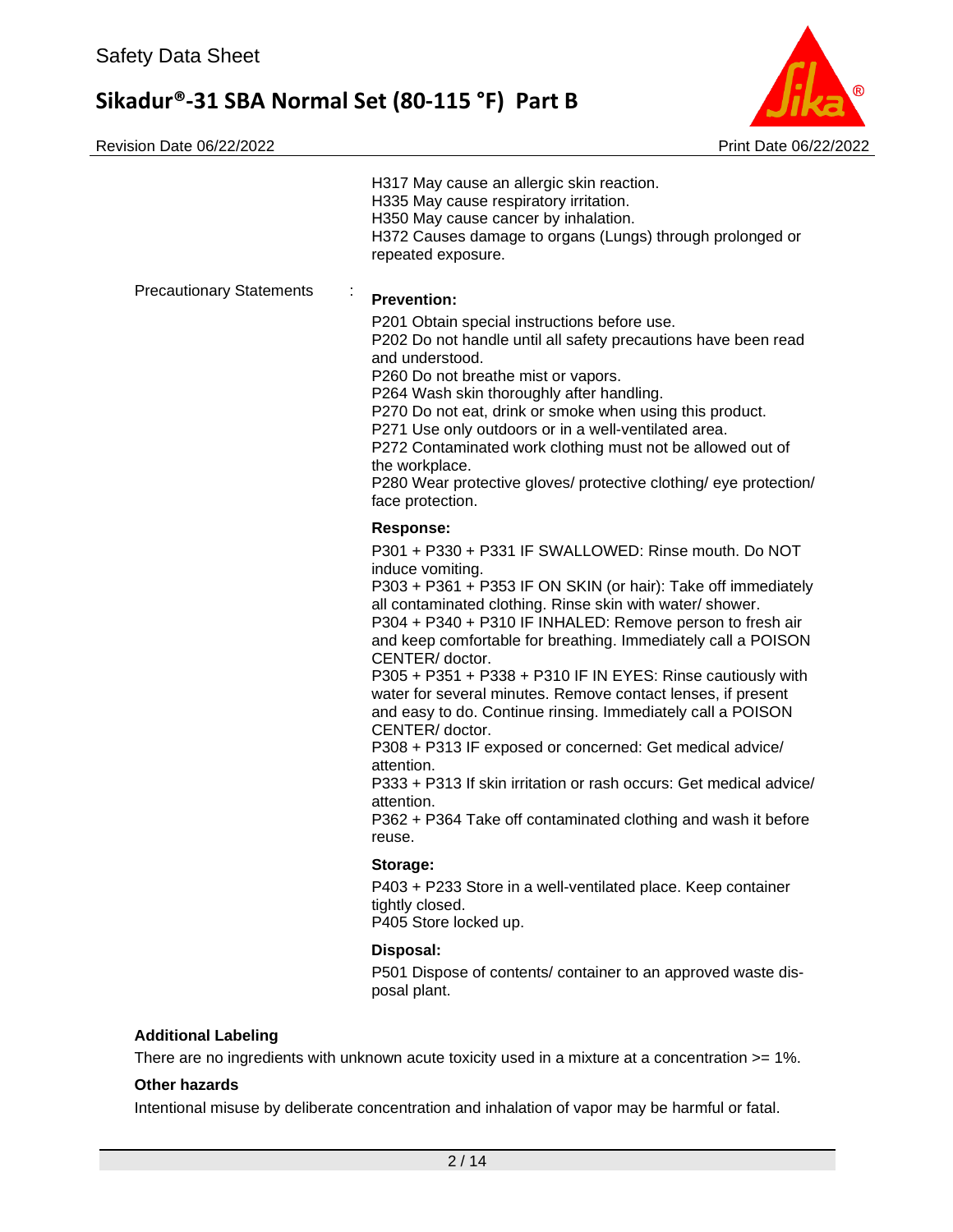

### **SECTION 3. COMPOSITION/INFORMATION ON INGREDIENTS**

#### **Mixtures**

#### **Components**

| Chemical name                               | CAS-No.        | Classification                                                                                            | Concentra-<br>tion $(\% w/w)$ |
|---------------------------------------------|----------------|-----------------------------------------------------------------------------------------------------------|-------------------------------|
| Quartz (SiO2) > 5µm                         | 14808-60-7     | Carc. 1A; H350i<br><b>STOT RE 1; H372</b><br>STOT SE 3; H335                                              | $>= 20 - < 30$                |
| Polyoxypropylene diamine                    | 9046-10-0      | Skin Corr. 1C; H314<br>Eye Dam. 1; H318                                                                   | $>= 10 - 20$                  |
| $2,4,6-$<br>tris(dimethylaminomethyl)phenol | $90 - 72 - 2$  | Skin Corr. 1C; H314<br>Eye Dam. 1; H318                                                                   | $>= 1 - 5$                    |
| Benzyl alcohol                              | $100 - 51 - 6$ | Acute Tox. 4; H302<br>Acute Tox. 4; H332<br>Eye Irrit. 2A; H319                                           | $>= 1 - 5$                    |
| Isophoronediamine                           | 2855-13-2      | Acute Tox. 4; H302<br>Skin Corr. 1B; H314<br>Eye Dam. 1; H318<br>Skin Sens. 1A; H317                      | $>= 1 - 5$                    |
| triethylenetetramine                        | 112-24-3       | Acute Tox. 4; H302<br>Acute Tox. 4; H312<br>Skin Corr. 1B; H314<br>Eye Dam. 1; H318<br>Skin Sens. 1; H317 | $>= 0.1 - 1$                  |
| Complex epoxy resin/amine adducts           | Not Assigned   | Acute Tox. 4; H302<br>Skin Sens. 1; H317                                                                  | $>= 0.1 - 1$                  |

Actual concentration is withheld as a trade secret

#### **SECTION 4. FIRST AID MEASURES**

| General advice          | Move out of dangerous area.<br>Consult a physician.<br>Show this material safety data sheet to the doctor in attend-<br>ance.                                                                                                                                                      |
|-------------------------|------------------------------------------------------------------------------------------------------------------------------------------------------------------------------------------------------------------------------------------------------------------------------------|
| If inhaled              | Move to fresh air.<br>Consult a physician after significant exposure.                                                                                                                                                                                                              |
| In case of skin contact | : Take off contaminated clothing and shoes immediately.<br>Wash off with soap and plenty of water.<br>Immediate medical treatment is necessary as untreated<br>wounds from corrosion of the skin heal slowly and with difficul-<br>ty.                                             |
| In case of eye contact  | Small amounts splashed into eyes can cause irreversible tis-<br>sue damage and blindness.<br>In the case of contact with eyes, rinse immediately with plenty<br>of water and seek medical advice.<br>Continue rinsing eyes during transport to hospital.<br>Remove contact lenses. |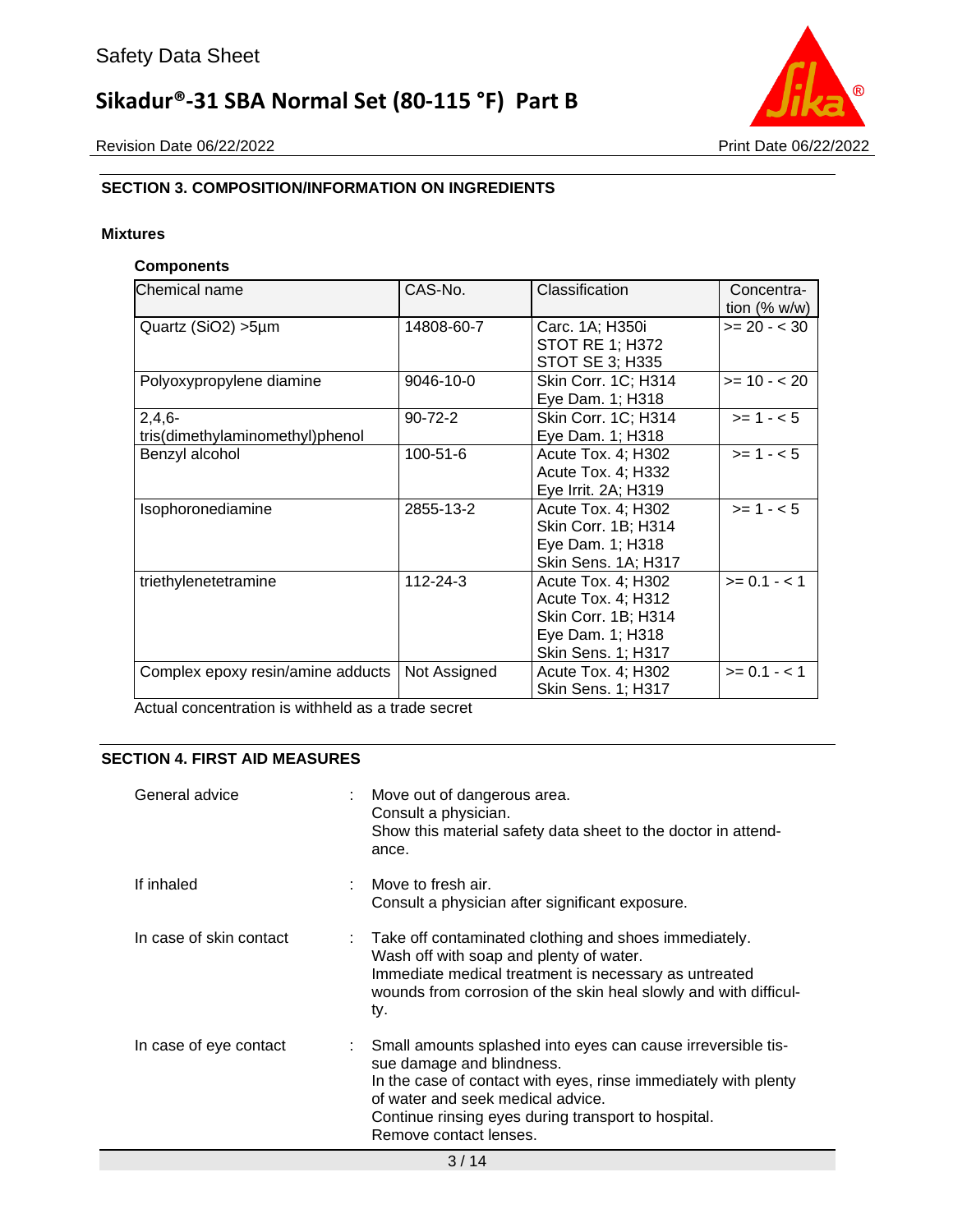

|                                                                   | Keep eye wide open while rinsing.                                                                                                                                                                                                                                                                                                                                                                                  |
|-------------------------------------------------------------------|--------------------------------------------------------------------------------------------------------------------------------------------------------------------------------------------------------------------------------------------------------------------------------------------------------------------------------------------------------------------------------------------------------------------|
| If swallowed                                                      | Clean mouth with water and drink afterwards plenty of water.<br>Do not induce vomiting without medical advice.<br>Do not give milk or alcoholic beverages.<br>Never give anything by mouth to an unconscious person.<br>Take victim immediately to hospital.                                                                                                                                                       |
| Most important symptoms<br>and effects, both acute and<br>delayed | : Health injuries may be delayed.<br>corrosive effects<br>irritant effects<br>sensitizing effects<br>Cough<br>Respiratory disorder<br>Allergic reactions<br>Dermatitis<br>May cause an allergic skin reaction.<br>Causes serious eye damage.<br>May cause respiratory irritation.<br>May cause cancer by inhalation.<br>Causes damage to organs through prolonged or repeated<br>exposure.<br>Causes severe burns. |
| Notes to physician                                                | Treat symptomatically.                                                                                                                                                                                                                                                                                                                                                                                             |

#### **SECTION 5. FIRE-FIGHTING MEASURES**

| Suitable extinguishing media | $\sim$ 100 $\sim$ | Use extinguishing measures that are appropriate to local cir-<br>cumstances and the surrounding environment.                                                                                                                  |
|------------------------------|-------------------|-------------------------------------------------------------------------------------------------------------------------------------------------------------------------------------------------------------------------------|
| Further information          |                   | Collect contaminated fire extinguishing water separately. This<br>must not be discharged into drains.<br>Fire residues and contaminated fire extinguishing water must<br>be disposed of in accordance with local regulations. |
| for fire-fighters            |                   | Special protective equipment : In the event of fire, wear self-contained breathing apparatus.                                                                                                                                 |

### **SECTION 6. ACCIDENTAL RELEASE MEASURES**

| Personal precautions, protec-:<br>tive equipment and emer-<br>gency procedures |    | Use personal protective equipment.<br>Deny access to unprotected persons.                                                                                                                                                                     |
|--------------------------------------------------------------------------------|----|-----------------------------------------------------------------------------------------------------------------------------------------------------------------------------------------------------------------------------------------------|
| Environmental precautions                                                      | ÷. | Do not flush into surface water or sanitary sewer system.<br>If the product contaminates rivers and lakes or drains inform<br>respective authorities.<br>Local authorities should be advised if significant spillages<br>cannot be contained. |
| Methods and materials for                                                      |    | Soak up with inert absorbent material (e.g. sand, silica gel,                                                                                                                                                                                 |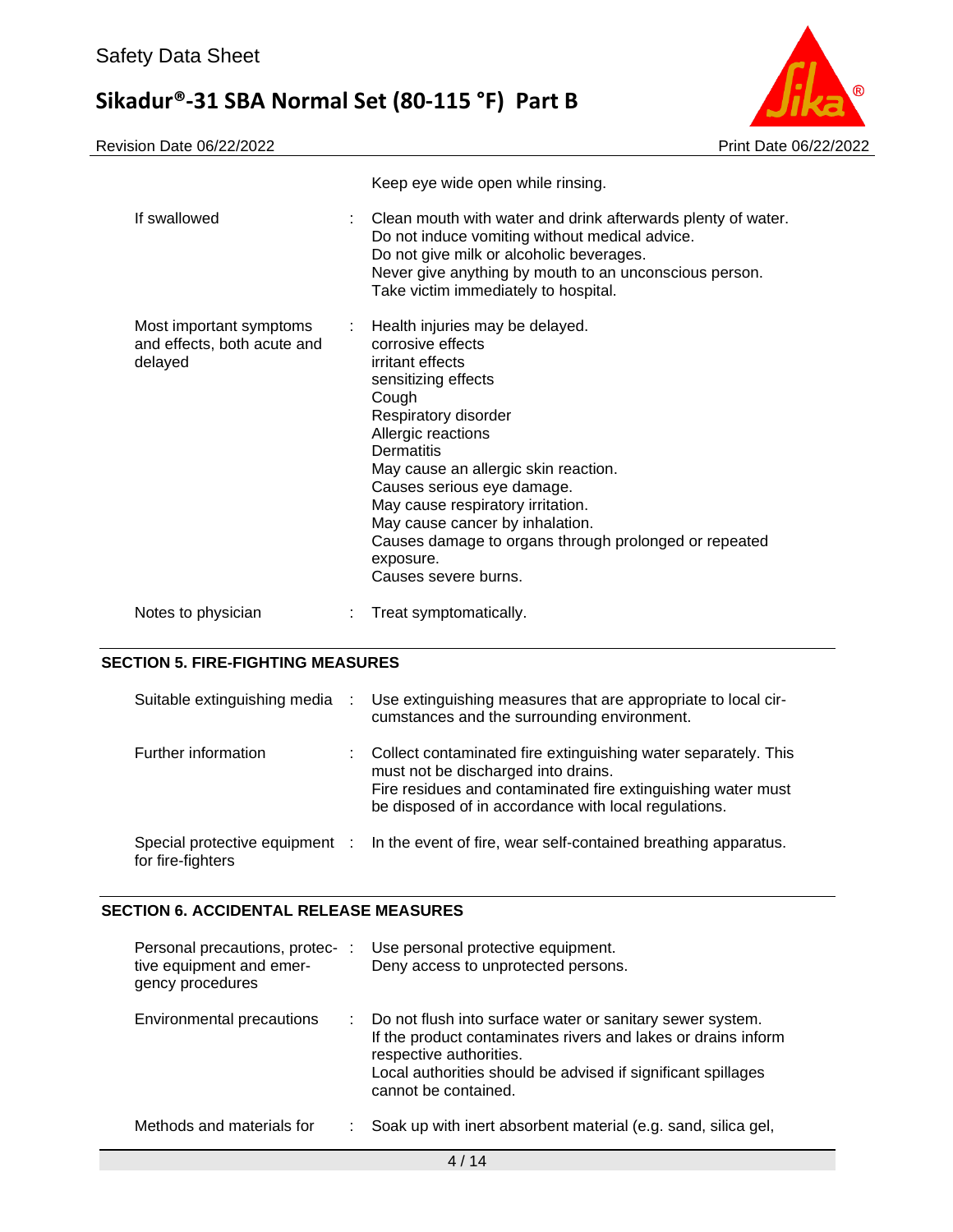

Revision Date 06/22/2022 Print Date 06/22/2022

containment and cleaning up acid binder, universal binder, sawdust). Keep in suitable, closed containers for disposal.

### **SECTION 7. HANDLING AND STORAGE**

| fire and explosion          | Advice on protection against : Normal measures for preventive fire protection.                                                                                                                                                                                                                                                                                                                                                                                                                                                                |
|-----------------------------|-----------------------------------------------------------------------------------------------------------------------------------------------------------------------------------------------------------------------------------------------------------------------------------------------------------------------------------------------------------------------------------------------------------------------------------------------------------------------------------------------------------------------------------------------|
| Advice on safe handling     | Avoid exceeding the given occupational exposure limits (see<br>section 8).<br>Do not get in eyes, on skin, or on clothing.<br>For personal protection see section 8.<br>Persons with a history of skin sensitization problems or asth-<br>ma, allergies, chronic or recurrent respiratory disease should<br>not be employed in any process in which this mixture is being<br>used.<br>Smoking, eating and drinking should be prohibited in the ap-<br>plication area.<br>Follow standard hygiene measures when handling chemical<br>products. |
| Conditions for safe storage | Store in original container.<br>Keep in a well-ventilated place.<br>Observe label precautions.<br>Store in accordance with local regulations.                                                                                                                                                                                                                                                                                                                                                                                                 |
| Materials to avoid          | <b>Explosives</b><br>Oxidizing agents<br>Poisonous gases<br>Dangerous when wet<br>Flammable solids<br>Organic peroxides<br>Poisonous liquids<br>Spontaneously Combustible Substances                                                                                                                                                                                                                                                                                                                                                          |

#### **SECTION 8. EXPOSURE CONTROLS/PERSONAL PROTECTION**

#### **Ingredients with workplace control parameters**

| Components          | CAS-No.    | Value type<br>(Form of<br>exposure)                | Control parame-<br>ters / Permissible<br>concentration | <b>Basis</b> |
|---------------------|------------|----------------------------------------------------|--------------------------------------------------------|--------------|
| Quartz (SiO2) > 5µm | 14808-60-7 | TWA (Res-<br>pirable par-<br>ticulate mat-<br>ter) | $0.025$ mg/m3                                          | <b>ACGIH</b> |
|                     |            | TWA (Res-<br>pirable dust)                         | $0.05$ mg/m $3$                                        | OSHA Z-1     |
|                     |            | TWA (respir-<br>able)                              | 10 mg/m $3/$<br>$%SiO2+2$                              | OSHA Z-3     |
|                     |            | TWA (respir-<br>able)                              | 250 mppcf /<br>%SiO2+5                                 | OSHA Z-3     |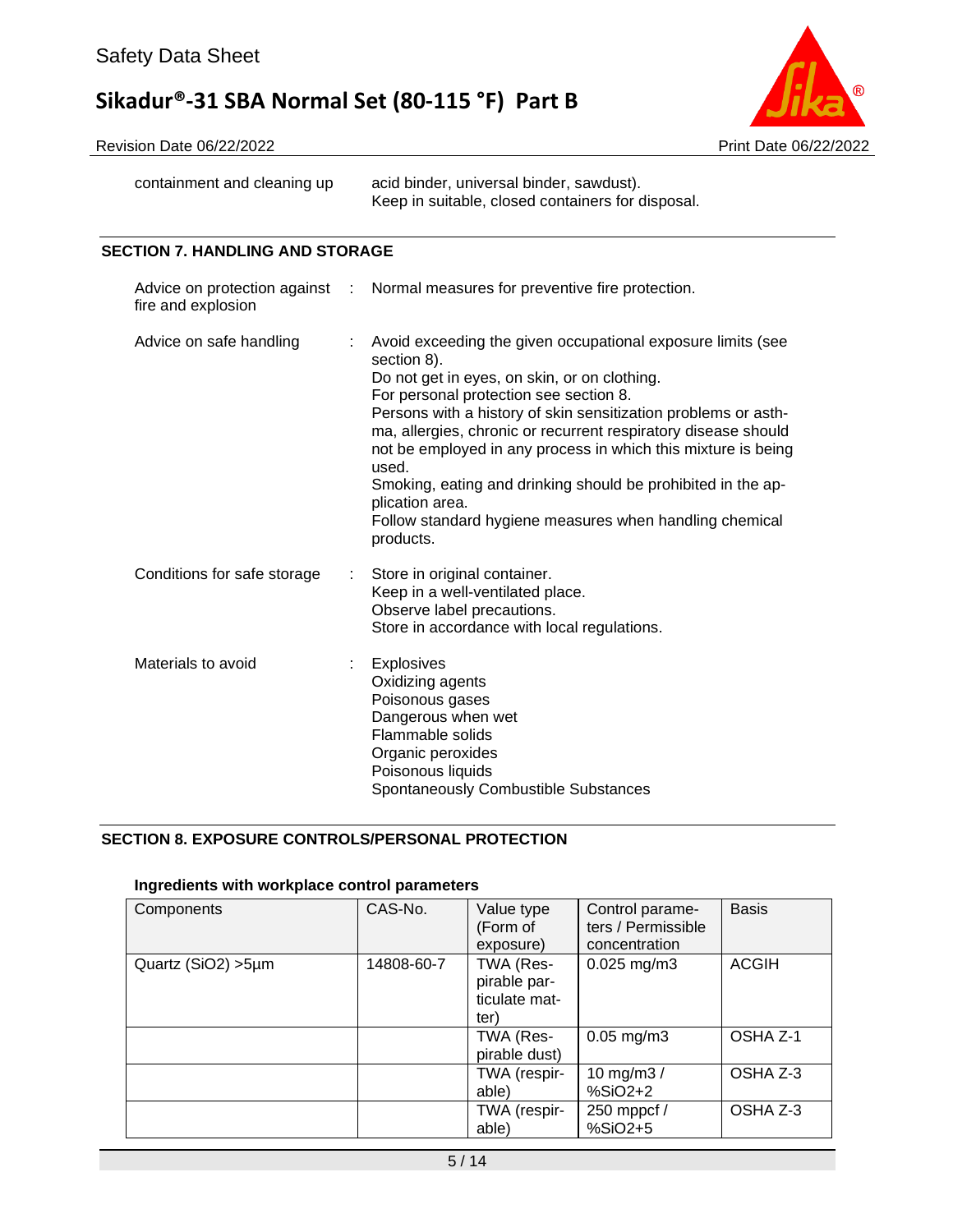

Revision Date 06/22/2022 Print Date 06/22/2022

| TWA (respir-<br>able dust<br>fraction)             | $0.1$ mg/m $3$            | OSHA P0          |
|----------------------------------------------------|---------------------------|------------------|
| TWA (Res-<br>pirable par-<br>ticulate mat-<br>ter) | $0.025$ mg/m3<br>(Silica) | <b>ACGIH</b>     |
| PEL (respir-<br>able)                              | $0.05$ mg/m $3$           | <b>OSHA CARC</b> |
| TWA (respir-<br>able dust<br>fraction)             | $0.1$ mg/m $3$            | OSHA P0          |
| TWA (Res-<br>pirable par-<br>ticulate mat-<br>ter) | $0.025$ mg/m3             | <b>ACGIH</b>     |
| TWA (Res-<br>pirable par-<br>ticulate mat-<br>ter) | $0.025$ mg/m3<br>(Silica) | <b>ACGIH</b>     |

The above constituents are the only constituents of the product which have a PEL, TLV or other recommended exposure limit. At this time, the other constituents have no known exposure limits.

| <b>Engineering measures</b>   | Use of adequate ventilation should be sufficient to control<br>worker exposure to airborne contaminants. If the use of this<br>product generates dust, fumes, gas, vapor or mist, use pro-<br>cess enclosures, local exhaust ventilation or other engineer-<br>ing controls to keep worker exposure below any recommend-<br>ed or statutory limits. |
|-------------------------------|-----------------------------------------------------------------------------------------------------------------------------------------------------------------------------------------------------------------------------------------------------------------------------------------------------------------------------------------------------|
| Personal protective equipment |                                                                                                                                                                                                                                                                                                                                                     |
| Respiratory protection        | Use a properly fitted NIOSH approved air-purifying or air-fed<br>respirator complying with an approved standard if a risk as-<br>sessment indicates this is necessary.                                                                                                                                                                              |
|                               | The filter class for the respirator must be suitable for the max-<br>imum expected contaminant concentration<br>(gas/vapor/aerosol/particulates) that may arise when han-<br>dling the product. If this concentration is exceeded, self-<br>contained breathing apparatus must be used.                                                             |
| Hand protection               | Chemical-resistant, impervious gloves complying with an<br>approved standard should be worn at all times when handling<br>chemical products if a risk assessment indicates this is nec-<br>essary.                                                                                                                                                  |
| Eye protection                | Safety eyewear complying with an approved standard should<br>be used when a risk assessment indicates this is necessary.                                                                                                                                                                                                                            |
| Skin and body protection      | Choose body protection in relation to its type, to the concen-<br>tration and amount of dangerous substances, and to the spe-<br>cific work-place.                                                                                                                                                                                                  |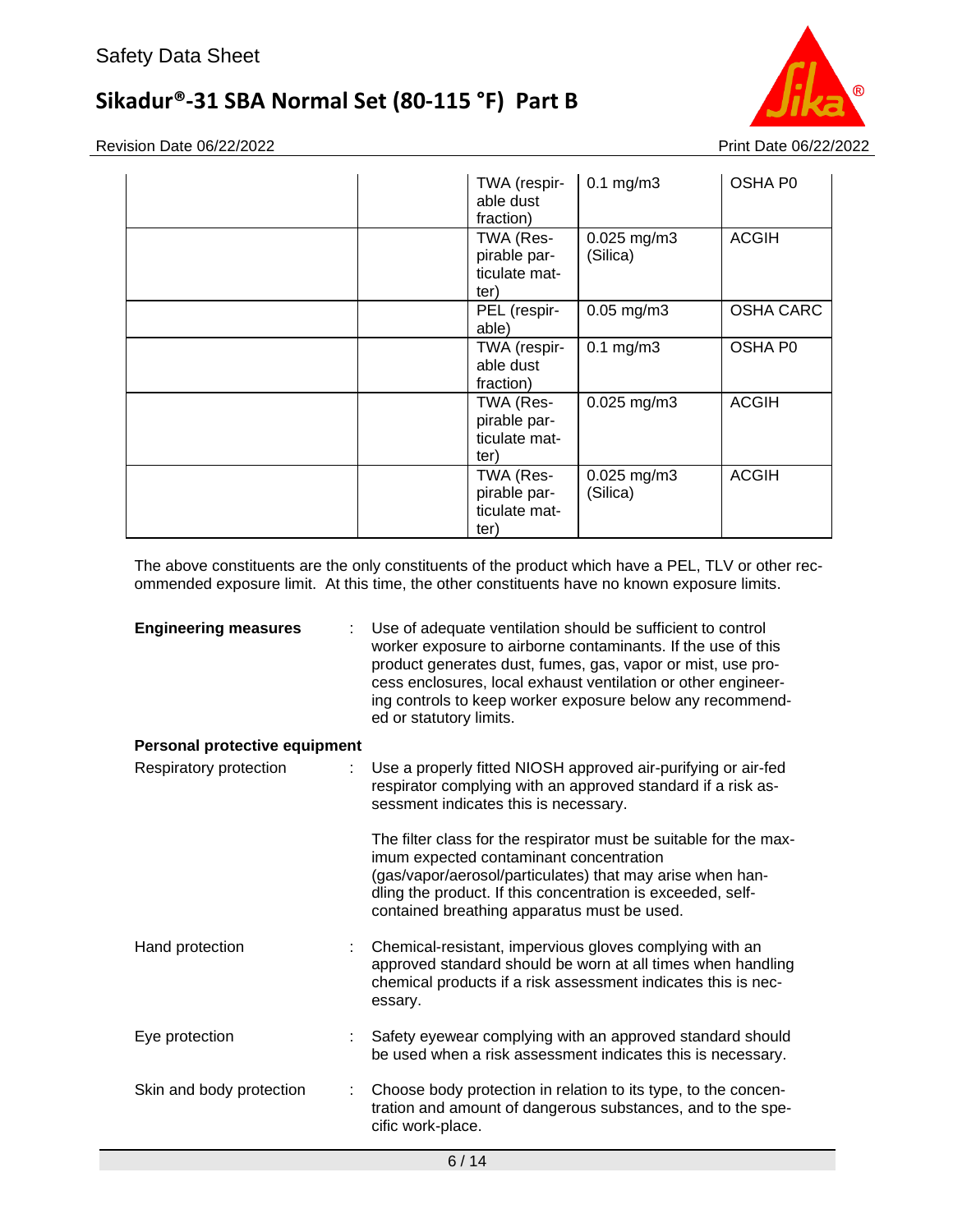Revision Date 06/22/2022 Print Date 06/22/2022



| Hygiene measures | : Avoid contact with skin, eyes and clothing.<br>Wash hands before breaks and immediately after handling<br>the product. |
|------------------|--------------------------------------------------------------------------------------------------------------------------|
|                  | Remove contaminated clothing and protective equipment                                                                    |
|                  | before entering eating areas.                                                                                            |
|                  | Wash thoroughly after handling.                                                                                          |

#### **SECTION 9. PHYSICAL AND CHEMICAL PROPERTIES**

| Appearance                                                              | t                            | paste                                       |
|-------------------------------------------------------------------------|------------------------------|---------------------------------------------|
| Color                                                                   | ÷                            | dark gray                                   |
| Odor                                                                    | t                            | amine-like                                  |
| Odor Threshold                                                          | t.                           | No data available                           |
| рH                                                                      | $\ddot{\cdot}$               | Not applicable                              |
| Melting point/range / Freezing :<br>point                               |                              | No data available                           |
| Boiling point/boiling range                                             | ÷                            | No data available                           |
| Flash point                                                             | ÷.                           | > 212 °F / > 100 °C<br>(Method: closed cup) |
| Evaporation rate                                                        | ÷                            | No data available                           |
| Flammability (solid, gas)                                               | $\mathcal{L}_{\mathrm{max}}$ | No data available                           |
| Upper explosion limit / Upper : No data available<br>flammability limit |                              |                                             |
| Lower explosion limit / Lower<br>flammability limit                     |                              | : No data available                         |
| Vapor pressure                                                          | t,                           | $0.01$ hpa                                  |
| Relative vapor density                                                  | ÷                            | No data available                           |
| Density                                                                 | t.                           | 1.77 g/cm3 (73 °F / 23 °C)                  |
| Solubility(ies)<br>Water solubility                                     | ÷                            | slightly soluble                            |
| Solubility in other solvents                                            | ÷.                           | No data available                           |
| Partition coefficient: n-<br>octanol/water                              | ÷                            | No data available                           |
| Autoignition temperature                                                | ÷                            | No data available                           |
| Decomposition temperature                                               | ÷.                           | No data available                           |
|                                                                         |                              |                                             |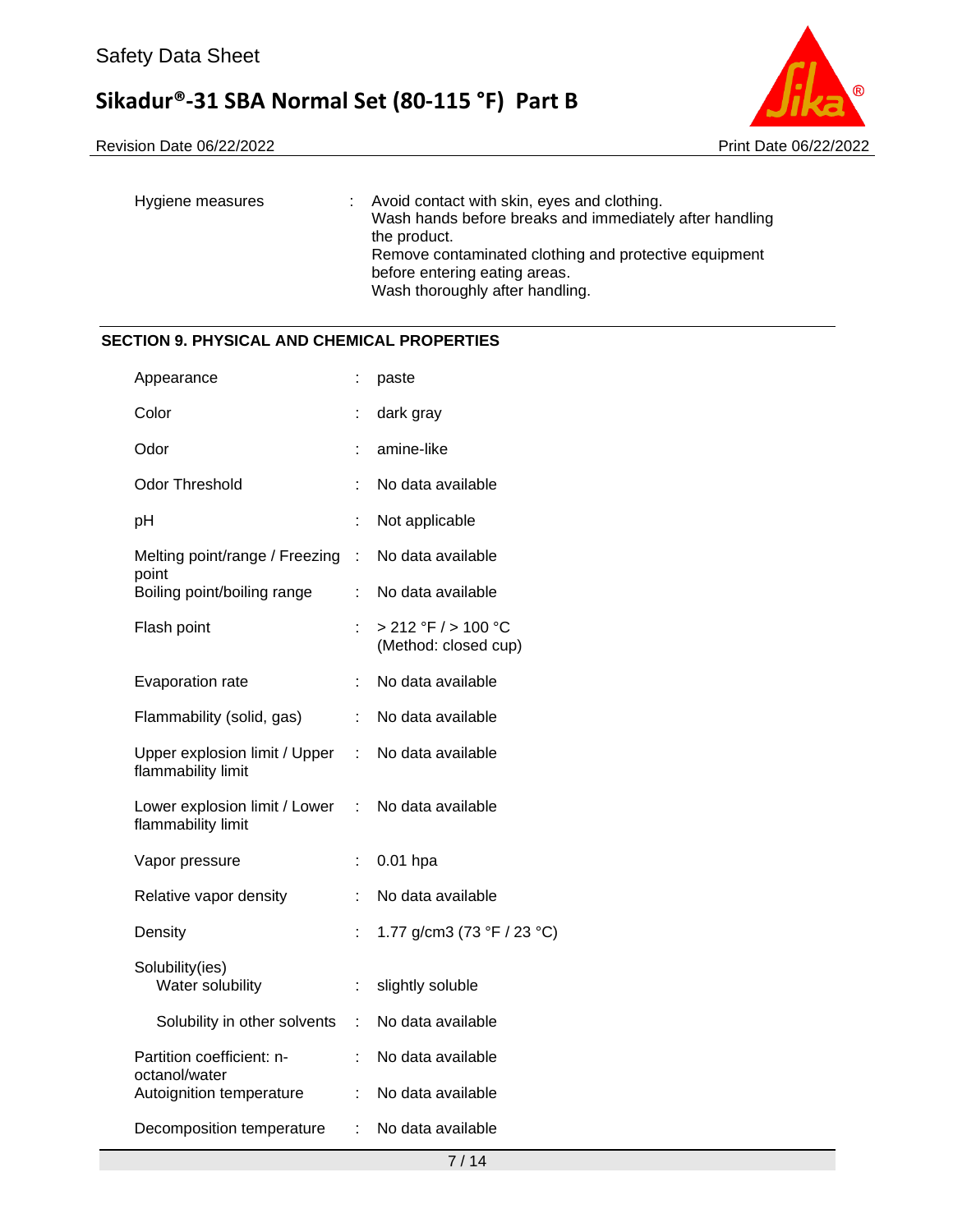Revision Date 06/22/2022 Print Date 06/22/2022



| Viscosity<br>Viscosity, dynamic             |                           | No data available             |
|---------------------------------------------|---------------------------|-------------------------------|
|                                             |                           |                               |
| Viscosity, kinematic                        |                           | > 20.5 mm2/s (104 °F / 40 °C) |
| Explosive properties                        |                           | No data available             |
| Oxidizing properties                        |                           | No data available             |
| Volatile organic compounds<br>(VOC) content | $\mathbb{Z}^{\mathbb{Z}}$ | $2.7$ g/l<br>A+B Combined     |

### **SECTION 10. STABILITY AND REACTIVITY**

| Reactivity                          |    | No dangerous reaction known under conditions of normal use.                   |
|-------------------------------------|----|-------------------------------------------------------------------------------|
| Chemical stability                  | ÷. | The product is chemically stable.                                             |
| tions                               |    | Possibility of hazardous reac- : Stable under recommended storage conditions. |
| Conditions to avoid                 |    | No data available                                                             |
| Incompatible materials              |    | : No data available                                                           |
| Hazardous decomposition<br>products |    | No decomposition if stored and applied as directed.                           |

#### **SECTION 11. TOXICOLOGICAL INFORMATION**

#### **Acute toxicity**

Not classified based on available information.

#### **Components:**

## **Polyoxypropylene diamine:**

| Acute oral toxicity | LD50 Oral (Rat): 2,880 mg/kg |  |
|---------------------|------------------------------|--|
|---------------------|------------------------------|--|

#### **2,4,6-tris(dimethylaminomethyl)phenol:**

| Acute oral toxicity       | : LD50 Oral (Rat): $2,169$ mg/kg                                                 |
|---------------------------|----------------------------------------------------------------------------------|
| Benzyl alcohol:           |                                                                                  |
| Acute oral toxicity       | : LD50 Oral (Rat): 1,620 mg/kg                                                   |
| Acute inhalation toxicity | : LC50 (Rat): $> 4.178$ mg/l<br>Exposure time: 4 h<br>Test atmosphere: dust/mist |

#### **Isophoronediamine:**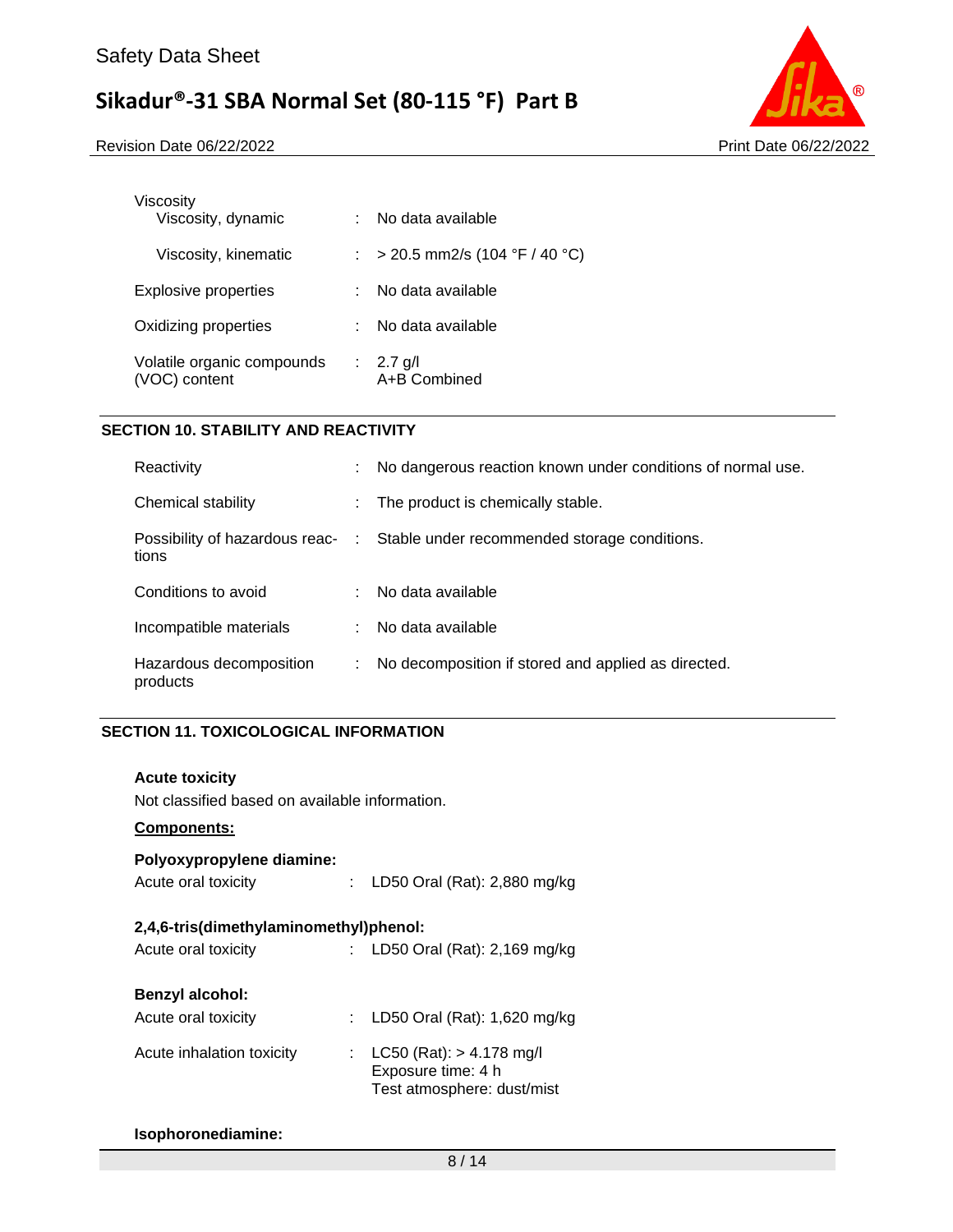Revision Date 06/22/2022 Print Date 06/22/2022



| Acute oral toxicity       |    | : LD50 Oral (Rat): 1,030 mg/kg                                                |
|---------------------------|----|-------------------------------------------------------------------------------|
| Acute inhalation toxicity | t. | $LC50$ (Rat): $> 10$ mg/l<br>Exposure time: 4 h<br>Test atmosphere: dust/mist |
| Acute dermal toxicity     | ÷  | LD50 (Rabbit): $> 2,000 - 5,000$ mg/kg                                        |
| triethylenetetramine:     |    |                                                                               |
| Acute oral toxicity       | t. | LD50 Oral (Rat): 1,716 mg/kg                                                  |
| Acute dermal toxicity     | ÷  | LD50 Dermal (Rabbit): 1,465 mg/kg                                             |
|                           |    |                                                                               |

#### **Skin corrosion/irritation**

Causes severe burns.

#### **Components:**

#### **2,4,6-tris(dimethylaminomethyl)phenol:**

| <b>Species</b> | : Rabbit                  |
|----------------|---------------------------|
| Assessment     | : Corrosive               |
| Method         | : OECD Test Guideline 404 |

#### **Serious eye damage/eye irritation**

Causes serious eye damage.

#### **Components:**

#### **2,4,6-tris(dimethylaminomethyl)phenol:**

| Species    | : Rabbit                     |
|------------|------------------------------|
| Assessment | : Causes serious eye damage. |

#### **Respiratory or skin sensitization**

#### **Skin sensitization**

May cause an allergic skin reaction.

#### **Respiratory sensitization**

Not classified based on available information.

#### **Germ cell mutagenicity**

Not classified based on available information.

#### **Carcinogenicity**

| <b>IARC</b> | May cause cancer by inhalation.<br>Group 1: Carcinogenic to humans<br>Quartz (SiO2)<br>(Silica dust, crystalline) | 14808-60-7 |
|-------------|-------------------------------------------------------------------------------------------------------------------|------------|
| <b>OSHA</b> | OSHA specifically regulated carcinogen<br>Quartz (SiO2)<br>(crystalline silica)                                   | 14808-60-7 |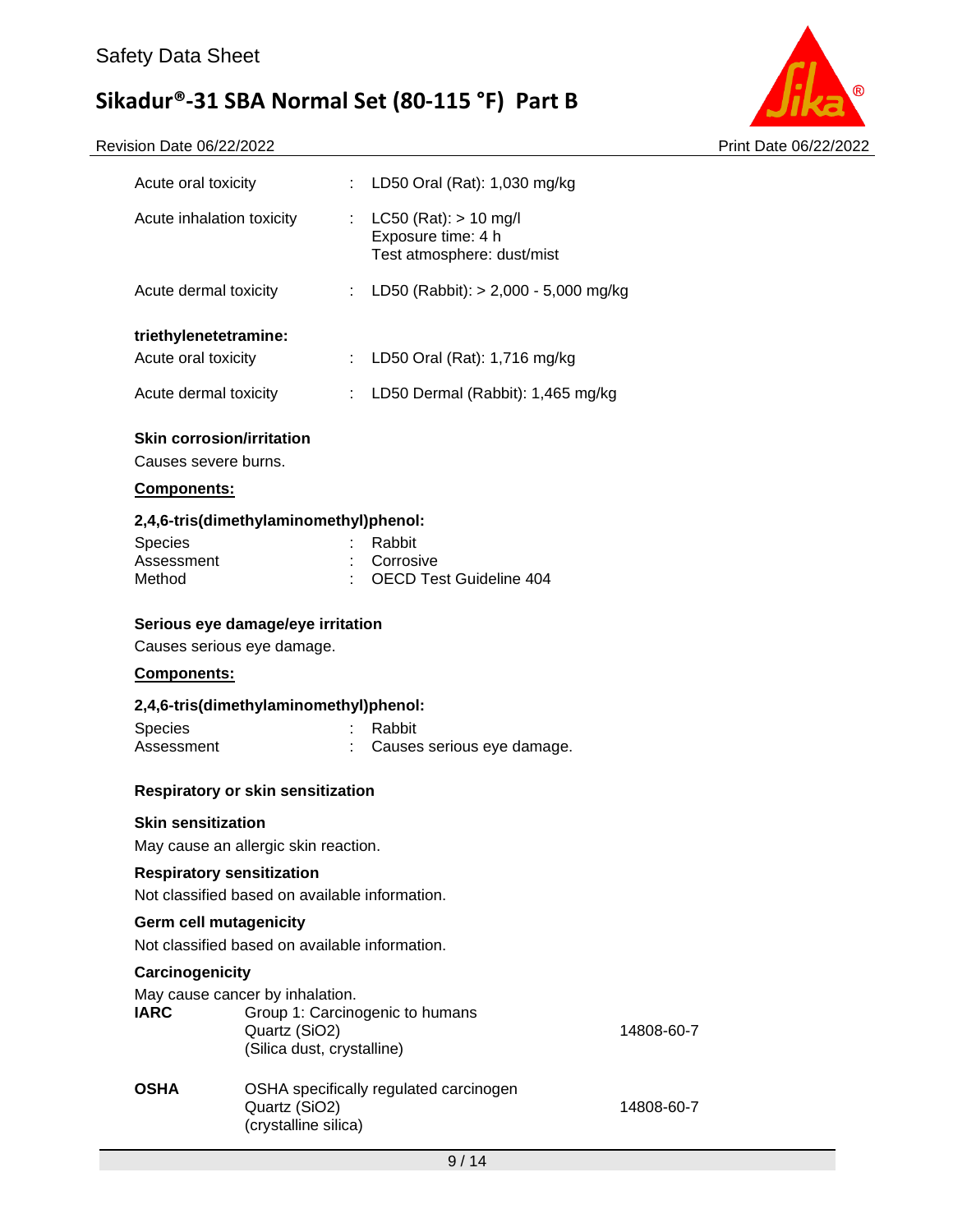#### Revision Date 06/22/2022 Print Date 06/22/2022

**NTP** Known to be human carcinogen Quartz (SiO2) 14808-60-7 (Silica, Crystalline (Respirable Size))

#### **Reproductive toxicity**

Not classified based on available information.

#### **STOT-single exposure**

May cause respiratory irritation.

#### **STOT-repeated exposure**

Causes damage to organs (Lungs) through prolonged or repeated exposure. Once sensitized, a severe allergic reaction may occur when subsequently exposed to very low levels.

#### **Aspiration toxicity**

Not classified based on available information.

#### **Further information**

#### **Product:**

Quartz (14808-60-7): This classification is relevant when exposed to Quartz (silicon dioxide) in dust or powder form only, including cured product that is subject to sanding, grinding, cutting, or other surface preparation activities.

#### **SECTION 12. ECOLOGICAL INFORMATION**

#### **Ecotoxicity**

#### **Components:**

| Polyoxypropylene diamine:                                                        |   |                                                                             |
|----------------------------------------------------------------------------------|---|-----------------------------------------------------------------------------|
| Toxicity to algae/aquatic<br>plants                                              | ÷ | EC50 (Pseudokirchneriella subcapitata (algae)): 15 mg/l                     |
| Toxicity to daphnia and other :<br>aquatic invertebrates (Chron-<br>ic toxicity) |   | EC50 (Daphnia magna (Water flea)): 80 mg/l<br>Exposure time: 48 h           |
| 2,4,6-tris(dimethylaminomethyl)phenol:                                           |   |                                                                             |
| Toxicity to algae/aquatic<br>plants                                              |   | : EC50 (Scenedesmus capricornutum (fresh water algae)): > 10<br>$-100$ mg/l |
| <b>Benzyl alcohol:</b>                                                           |   |                                                                             |
| Toxicity to fish                                                                 |   | $LC50$ (Fish): $> 100$ mg/l<br>Exposure time: 96 h                          |
| Toxicity to daphnia and other :<br>aquatic invertebrates                         |   | EC50 (Daphnia magna (Water flea)): > 100 mg/l<br>Exposure time: 48 h        |
| Isophoronediamine:                                                               |   |                                                                             |
| Toxicity to algae/aquatic                                                        |   | ErC50 (Desmodesmus subspicatus (green algae)): > 10 - 100                   |
|                                                                                  |   | 10/14                                                                       |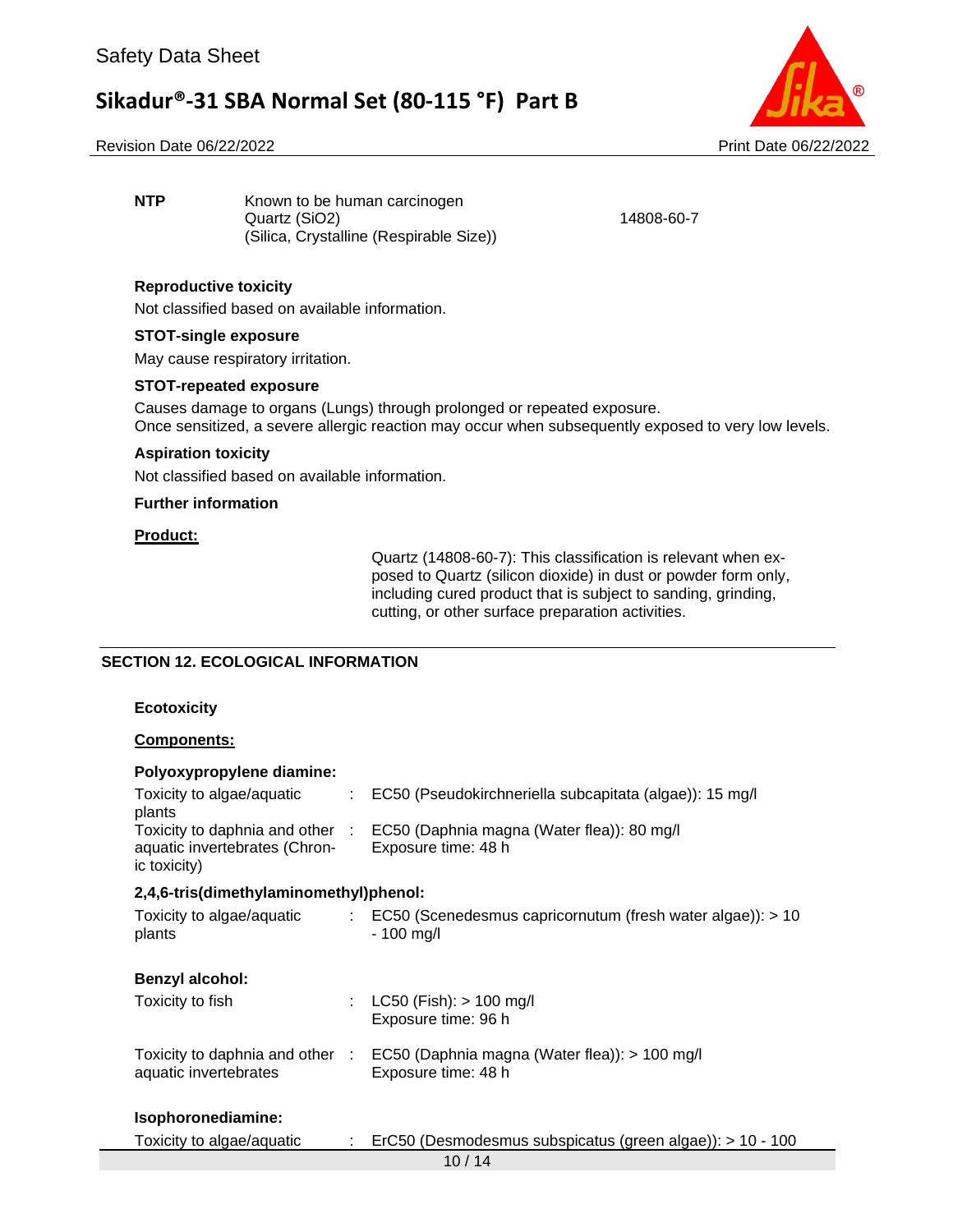Revision Date 06/22/2022 Print Date 06/22/2022



|                                                           | NOEC (Desmodesmus subspicatus (green algae)): 1.5 mg/l                                                                                                      |
|-----------------------------------------------------------|-------------------------------------------------------------------------------------------------------------------------------------------------------------|
| triethylenetetramine:                                     |                                                                                                                                                             |
| Toxicity to fish                                          | LC50 (Pimephales promelas (fathead minnow)): > 100 mg/l<br>Exposure time: 96 h                                                                              |
| Toxicity to daphnia and other :<br>aquatic invertebrates  | EC50 (Daphnia): 10 - 100 mg/l<br>Exposure time: 48 h                                                                                                        |
| Toxicity to algae/aquatic<br>plants                       | EC50 (Pseudokirchneriella subcapitata (green algae)): 10 -<br>100 mg/l<br>Exposure time: 72 h                                                               |
| <b>Persistence and degradability</b><br>No data available |                                                                                                                                                             |
| <b>Bioaccumulative potential</b><br>No data available     |                                                                                                                                                             |
| <b>Mobility in soil</b><br>No data available              |                                                                                                                                                             |
| Other adverse effects                                     |                                                                                                                                                             |
| <b>Product:</b>                                           |                                                                                                                                                             |
| Additional ecological infor-<br>mation                    | Do not empty into drains; dispose of this material and its con-<br>tainer in a safe way.<br>Avoid dispersal of spilled material and runoff and contact with |
|                                                           | soil, waterways, drains and sewers.                                                                                                                         |

| PISPOSAI IIIGUIUUS     |                                                                                                                                                                                                                             |
|------------------------|-----------------------------------------------------------------------------------------------------------------------------------------------------------------------------------------------------------------------------|
| Waste from residues    | Disposal of this product, solutions and any by-products should<br>at all times comply with the requirements of environmental<br>protection and waste disposal legislation and any regional<br>local authority requirements. |
| Contaminated packaging | Empty containers should be taken to an approved waste han-<br>dling site for recycling or disposal.                                                                                                                         |

### **SECTION 14. TRANSPORT INFORMATION**

| <b>International Regulations</b>                     |                                                                                                      |
|------------------------------------------------------|------------------------------------------------------------------------------------------------------|
| <b>IATA-DGR</b><br>UN/ID No.<br>Proper shipping name | UN 3267<br>٠.<br>Corrosive liquid, basic, organic, n.o.s.<br>t.<br>(Polyoxypropylene diamine, 2,4,6- |
|                                                      | 11/14                                                                                                |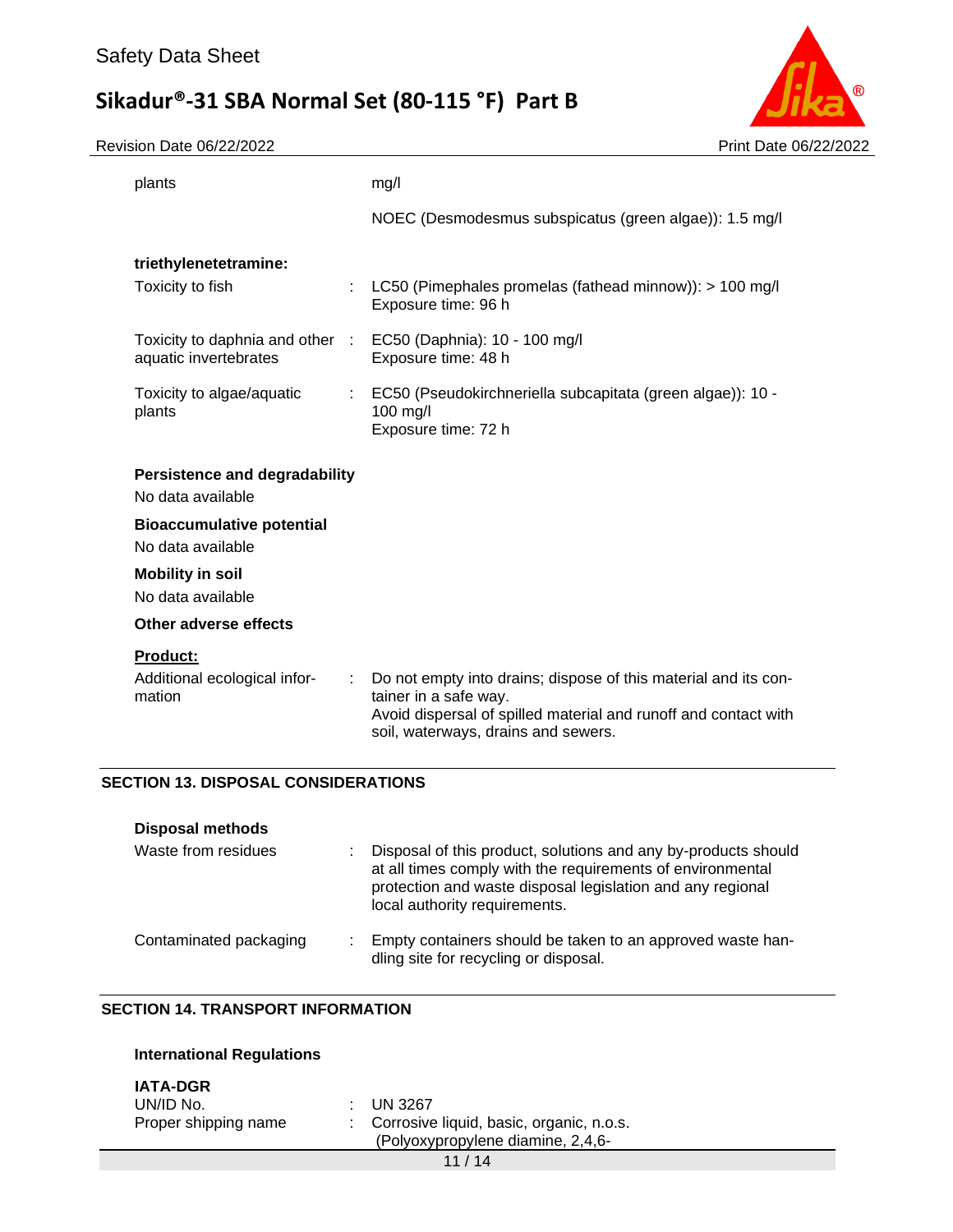Revision Date 06/22/2022 Print Date 06/22/2022



| Class<br>Packing group<br>Labels              |    | tris(dimethylaminomethyl)phenol)<br>8<br>III<br>Corrosive                                                         |
|-----------------------------------------------|----|-------------------------------------------------------------------------------------------------------------------|
| Packing instruction (cargo<br>aircraft)       |    | 856                                                                                                               |
| Packing instruction (passen-<br>ger aircraft) | ÷. | 852                                                                                                               |
| <b>IMDG-Code</b>                              |    |                                                                                                                   |
| UN number                                     |    | <b>UN 3267</b>                                                                                                    |
| Proper shipping name                          |    | CORROSIVE LIQUID, BASIC, ORGANIC, N.O.S.<br>(Polyoxypropylene diamine, 2,4,6-<br>tris(dimethylaminomethyl)phenol) |
| Class                                         |    | 8                                                                                                                 |
| Packing group                                 |    | $\mathbf{III}$                                                                                                    |
| Labels                                        |    | 8                                                                                                                 |
| EmS Code                                      | ÷  | $F-A, S-B$                                                                                                        |
| Marine pollutant                              |    | no                                                                                                                |
| <b>Domestic regulation</b>                    |    |                                                                                                                   |
| <b>49 CFR</b>                                 |    |                                                                                                                   |
| UN/ID/NA number                               | ÷. | <b>UN 3267</b>                                                                                                    |
| Proper shipping name                          |    | Corrosive liquid, basic, organic, n.o.s.<br>(Polyoxypropylene diamine, 2,4,6-<br>tris(dimethylaminomethyl)phenol) |
| Class                                         |    | 8                                                                                                                 |
| Packing group                                 |    | $\mathbf{III}$                                                                                                    |
| Labels                                        |    | <b>CORROSIVE</b>                                                                                                  |
| <b>ERG Code</b>                               |    | 153                                                                                                               |
| Marine pollutant                              |    | no                                                                                                                |

DOT: For Limited Quantity exceptions reference 49 CFR 173.154 (b) IMDG: For Limited Quantity special provisions reference IMDG Code Chapter 3.4

#### **Special precautions for user**

The transport classification(s) provided herein are for informational purposes only, and solely based upon the properties of the unpackaged material as it is described within this Safety Data Sheet. Transportation classifications may vary by mode of transportation, package sizes, and variations in regional or country regulations.

#### **SECTION 15. REGULATORY INFORMATION**

**TSCA list EXECA list 1 COLLEGATA** : All chemical substances in this product are either listed on the TSCA Inventory or are in compliance with a TSCA Inventory exemption.

#### **CERCLA Reportable Quantity**

Listed substances in the product are at low enough levels to not be expected to exceed the RQ

#### **SARA 304 Extremely Hazardous Substances Reportable Quantity**

Listed substances in the product are at low enough levels to not be expected to exceed the RQ

#### **SARA 302 Extremely Hazardous Substances Threshold Planning Quantity**

This material does not contain any components with a section 302 EHS TPQ.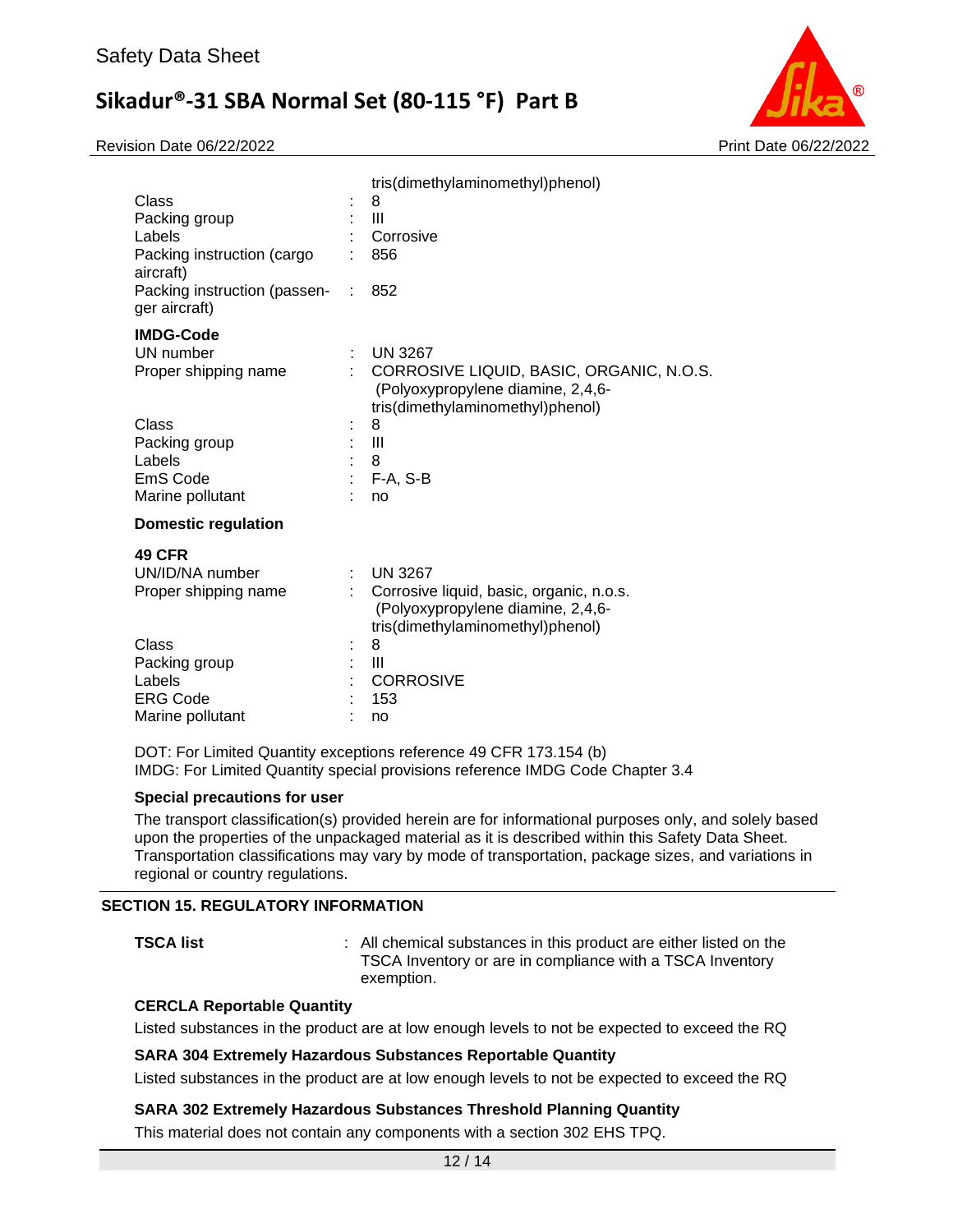Revision Date 06/22/2022 Print Date 06/22/2022



| SARA 311/312 Hazards | ÷ | Respiratory or skin sensitization<br>Carcinogenicity<br>Specific target organ toxicity (single or repeated exposure)<br>Skin corrosion or irritation<br>Serious eye damage or eye irritation |
|----------------------|---|----------------------------------------------------------------------------------------------------------------------------------------------------------------------------------------------|
| <b>SARA 313</b>      |   | This material does not contain any chemical components with<br>known CAS numbers that exceed the threshold (De Minimis)<br>reporting levels established by SARA Title III, Section 313.      |

#### **Clean Air Act**

This product does not contain any hazardous air pollutants (HAP), as defined by the U.S. Clean Air Act Section 112 (40 CFR 61).

#### **California Prop. 65**

∧ **WARNING:** This product can expose you to chemicals including Quartz (SiO2) >5µm, which is known to the State of California to cause cancer. For more information go to www.P65Warnings.ca.gov.

#### **SECTION 16. OTHER INFORMATION**

#### **Full text of other abbreviations**

| ACGIH<br><b>OSHA CARC</b> |                            | USA. ACGIH Threshold Limit Values (TLV)<br><b>OSHA Specifically Regulated Chemicals/Carcinogens</b> |
|---------------------------|----------------------------|-----------------------------------------------------------------------------------------------------|
| OSHA P0                   |                            | USA. Table Z-1-A Limits for Air Contaminants (1989 vacated<br>values)                               |
| OSHA Z-1                  |                            | : USA. Occupational Exposure Limits (OSHA) - Table Z-1 Lim-<br>its for Air Contaminants             |
| OSHA Z-3                  |                            | USA. Occupational Exposure Limits (OSHA) - Table Z-3 Min-<br>eral Dusts                             |
| ACGIH / TWA               |                            | : 8-hour, time-weighted average                                                                     |
| OSHA CARC / PEL           | $\mathcal{L}^{\text{max}}$ | Permissible exposure limit (PEL)                                                                    |
| OSHA P0 / TWA             |                            | 8-hour time weighted average                                                                        |
| OSHA Z-1 / TWA            |                            | 8-hour time weighted average                                                                        |
| OSHA Z-3 / TWA            |                            | 8-hour time weighted average                                                                        |

#### **Notes to Reader**

The information contained in this Safety Data Sheet applies only to the actual Sika Corporation ("Sika") product identified and described herein. This information is not intended to address, nor does it address the use or application of the identified Sika product in combination with any other material, product or process. All of the information set forth herein is based on technical data regarding the identified product that Sika believes to be reliable as of the date hereof. Prior to each use of any Sika product, the user must always read and follow the warnings and instructions on the product's current Product Data Sheet, product label and Safety Data Sheet for each Sika product, which are available at web site and/or telephone number listed in Section 1 of this SDS.

SIKA MAKES NO WARRANTIES EXPRESS OR IMPLIED AND ASSUMES NO LIABILITY ARISING FROM THIS INFORMATION OR ITS USE. SIKA SHALL NOT BE LIABLE UNDER ANY LEGAL THEORY FOR SPECIAL OR CONSEQUENTIAL DAMAGES AND SHALL NOT BE